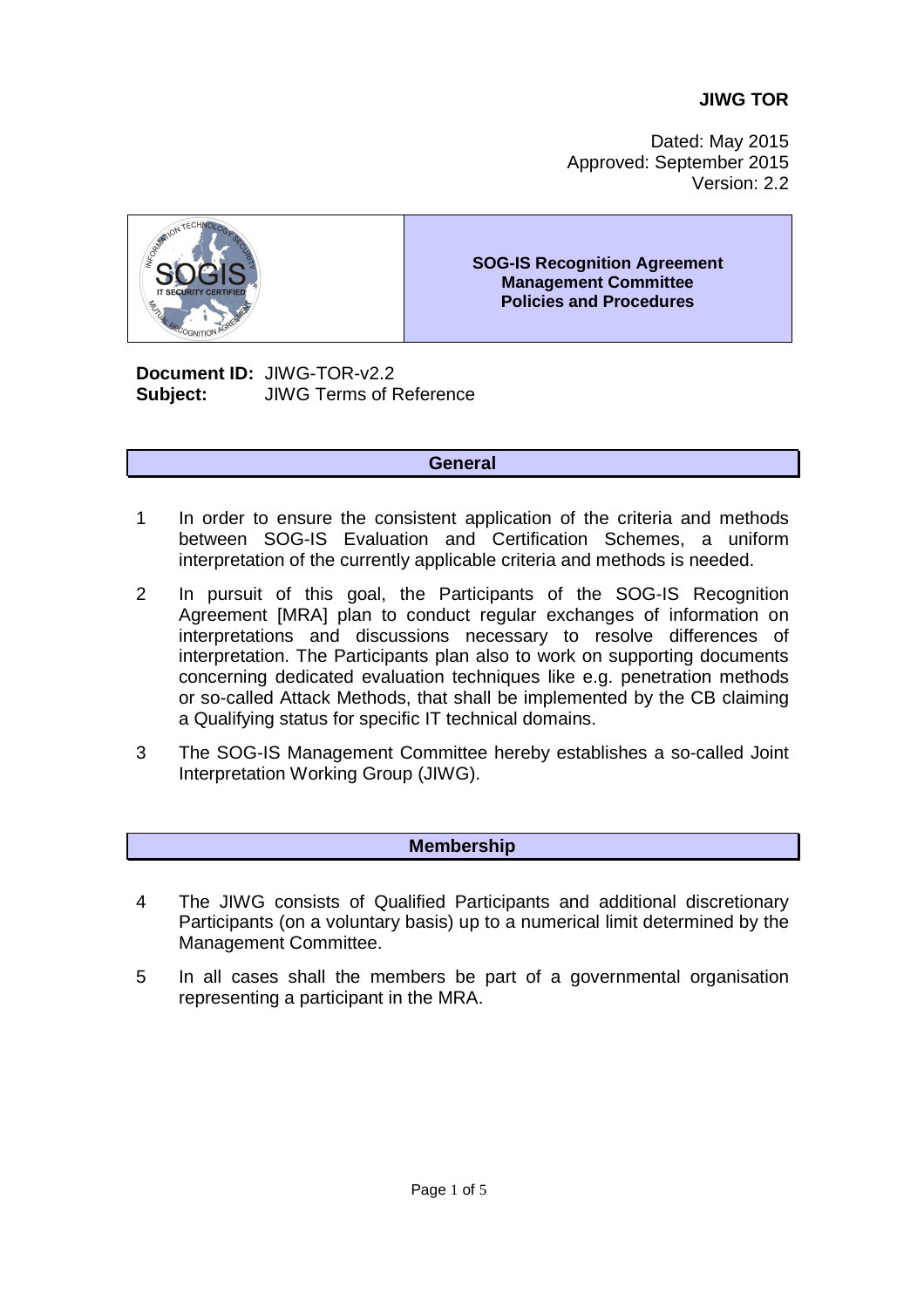Dated: May 2015 Approved: September 2015 Version: 2.2

### **Chairman**

- 6 The Chairman of the JIWG is to be selected by the group from among the members and approved by the Management Committee. The chair is to serve for two years and is responsible for organising and moderation of the working group meetings and to coordinate with the Management Committee.
- 7 It is also the task of the chairman to have the SOG-IS website maintained and to authorize changes before they are made public.

## **Objectives**

- 8 The main objectives of the JIWG is to provide technical advice and recommendations to the Management Committee, and to work on interpretations, on attack methods and to propose and work on new IT technical domains. The business of this Working Group includes:
	- a) developing and recommending procedures for the conduct of the business of the MRA;
	- b) recommending revisions of the MRA under the mandate of the MC;
	- c) advising on the technical disagreements about the terms and application of the MRA;
	- d) harmonising MRA scheme practices;
	- e) developing and managing the JIWG supporting documents as to the background to interpretations and advising on any resultant decisions that could affect the application of either the criteria or methodology. This includes developing Attack methods for IT technical domains;
	- f) proposing new IT technical domains and the assurance level and augmentations for which recognition can be claimed by the Qualified Participants;
	- g) technical support to EU bodies developing regulations in this area.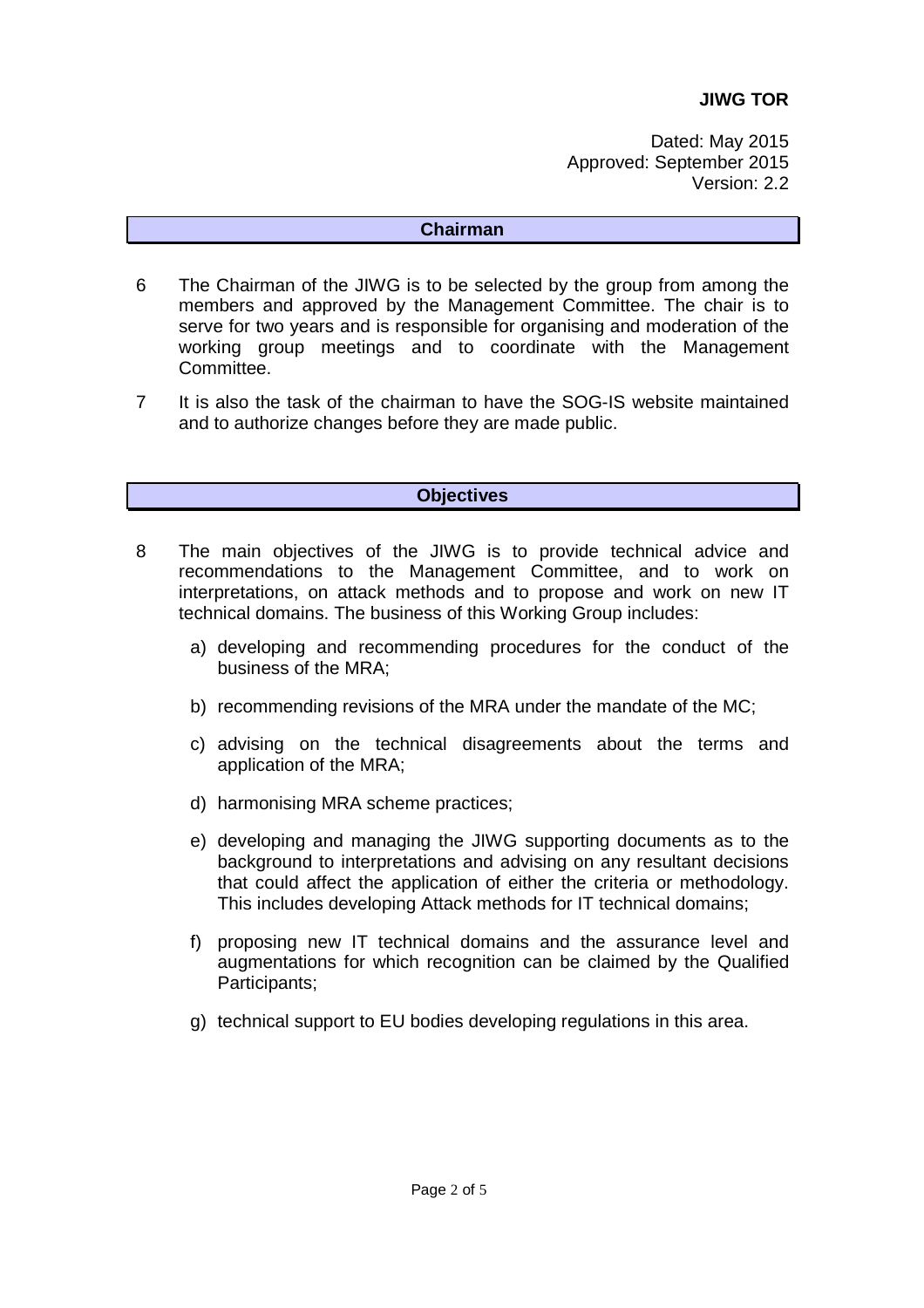Dated: May 2015 Approved: September 2015 Version: 2.2

### **Decisions**

9 Each participant represented in the JIWG is to have one vote. Decisions about JIWG supporting documents for a specific IT technical domain and their publication shall be taken with a unanimous consensus by those participants representing a scheme that is qualified for that IT technical domain. All other decisions shall be taken by 2/3 majority voting.

### **Meetings**

- 10 The JIWG usually meets four times a year. The meetings are hosted by the members on a rotating basis. The host nation will decide on the venue for the meeting and is responsible for the logistical support and writing of the minutes. The minutes of the meeting shall be distributed to the JIWG members and the Management Committee within one month after the meeting.
- 11 Every member can propose tasks to be treated in the working group. The tasks are executed with voluntary contributions from individual members and in a common effort during the meetings. Some tasks, if necessary, can be done in conjunction with a subgroup of experts mandated by the JIWG.

# **Support of technical work**

- 12 Related to the task of developing and managing the JIWG supporting documents the JWIG might take the help of technical working subgroups (e.g. those dedicated to specific SOGIS Technical Domains).
- 13 A representative of the governmental part of the Qualified certification body or a technical expert who provides support to this CB) has to regularly attend the meetings of those work JIWG subgroup related to its recognition scope in order to:

a) represent officially the CB in such a JIWG subgroup, i.e. the part of the CB taking the overall responsibility for the technical part of a certification

b) ensure support the work of such JIWG subgroups by technical competence of the CB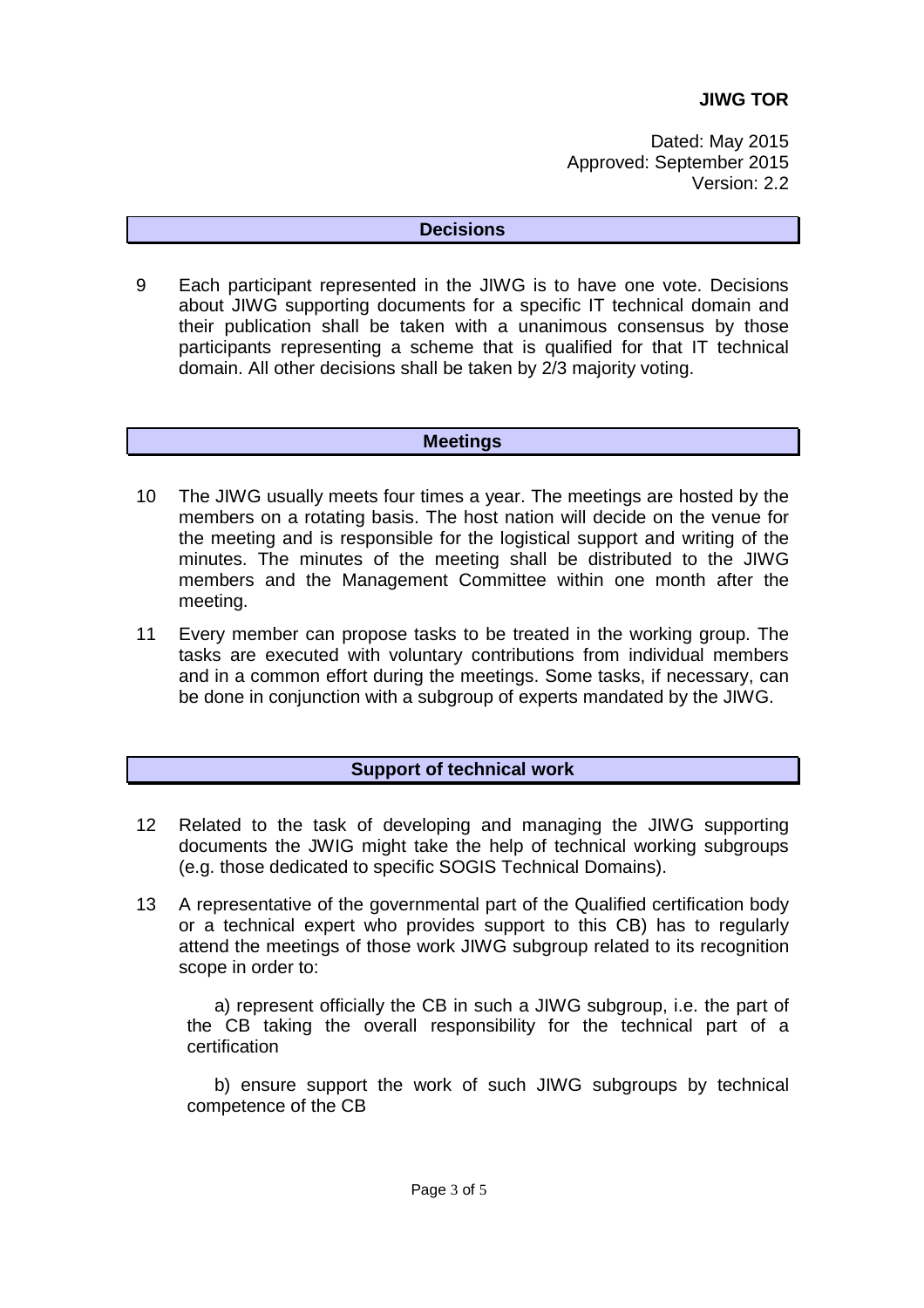Dated: May 2015 Approved: September 2015 Version: 2.2

c) enforce direct information flow from the JIWG subgroup into the CB (without biasing by a representative of a schemes commercial ITSEF or a related vendor as commercial organisation typically follow their specific own interests)

14 Qualified CB intends to regularly attend the meetings of those JIWG subgroups (at least 50 % of the meetings).

### **Documents**

- 15 The JIWG issues documents to be part of the JIL. Public documents are usually made available through the SOG-IS website (or the Qualified Participants websites).
- 16 Sensitive documents issued by the JIWG can be distributed by the JIWG members to the following parties:
	- a) Licensed labs from the schemes represented in JIWG.
	- b) Members of the subgroups related to the specific IT technical domain.
	- c) Sponsors/developers applying for a product evaluation/certification.
	- d) Issuers accepting CC certifications as part of an approval process.
- 17 Each Qualified Participant can distribute a sensitive document according to these rules on his own discretion, without having to ask for a JIWG consensus.
- 18 Non-public documents like the original word formatted documents, meeting minutes, internal procedures, TORs, etc. are maintained by the chairman in a local repository. This repository is regularly exchanged between the JIWG members.

### **Duration**

19 These Terms of Reference are valid from the date of approval by the Management Committee and are subject to review and modification at any time. Following a specific request for review and modification, the Management Committee will decide on the proposed modification.